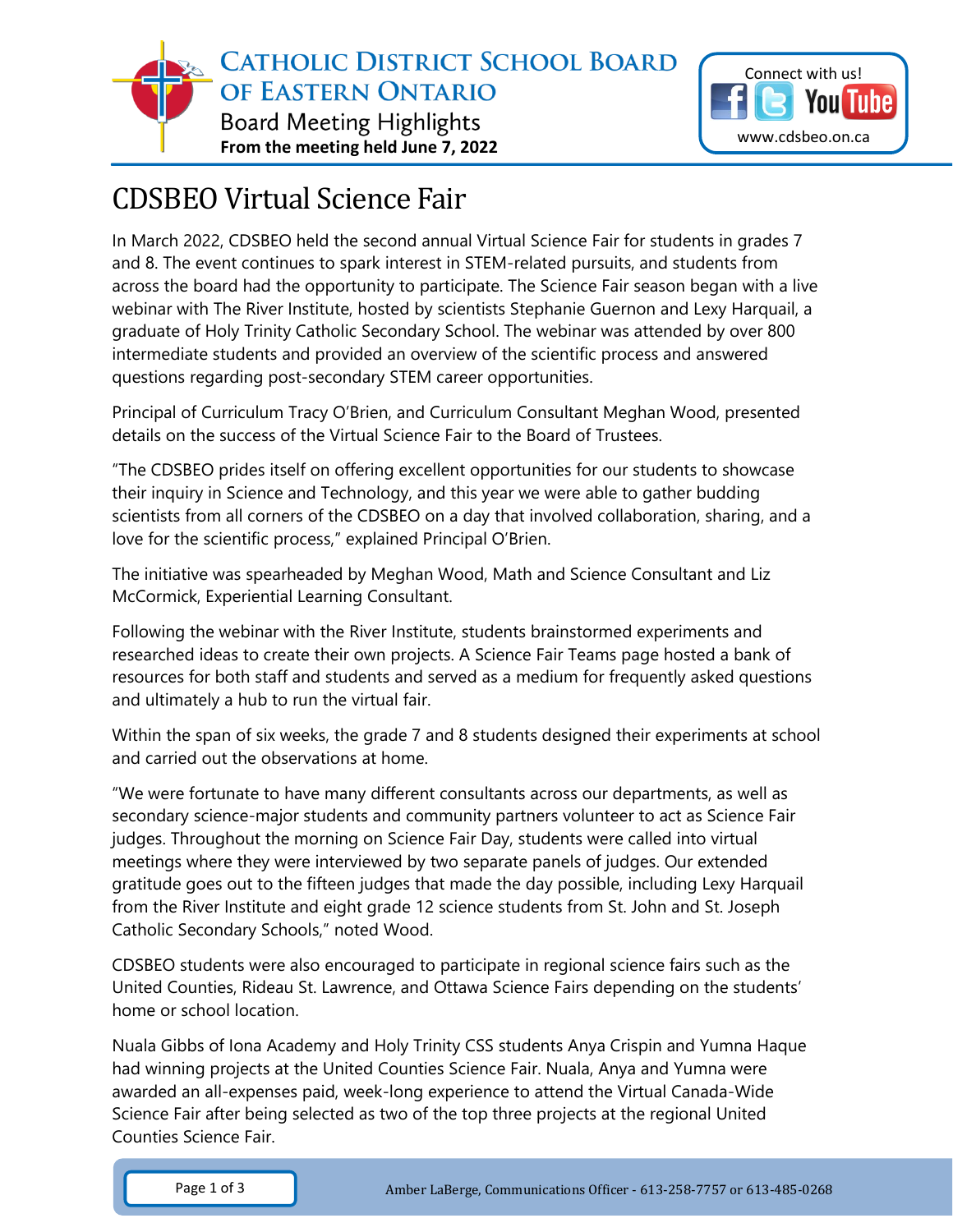

"We are especially proud of Nuala who won a bronze medal at the Canada-Wide Science Fair, competing against students from across Canada, and doing so in French no less! She was also awarded a \$1,000 entrance scholarship to Western University," added Principal O'Brien.

"Thank you so much to our frontline staff and to our team who brought this virtual science fair to fruition. It is wonderful to see our board represented at the regional and national level. Congratulations to all on your success," concluded Chair Lalonde.

## Draft Annual Report on the Provision of Special Education Programs and Services 2022-2023

Superintendent of School Effectiveness, Heather Gerber, presented to Trustees a draft copy of the Annual Report on the Provisions of Special Education Programs and Services, to be submitted to the Ministry of Education later this month.

The Special Education Plan for 2022-2023, as outlined in the Standards for School Boards' Special Education Plans, has been compiled through consultation with stakeholders and key participants, including the Special Education Advisory Committee (SEAC). The report includes recommendations to be implemented including staffing allocations for schools, professional development, transportation, and parent involvement.

The staffing recommendations in the draft report includes a total of 131.3 Special Education Teachers, 161.95 Educational Assistants, 33.50 Student Support Workers, and an equivalent of 10.00 extra support Educational Assistants funded through the COVID-19 Learning Recovery Fund.

"Along with staffing provided by Ministry of Education funding, we recommend the addition of 7.5 Special Education Teachers funded by the Supports for Students Fund. In addition, it is recommended that we convert the 1.0 Psycho-Educational Consultant to a 1.0 Psychologist."

"These staffing recommendations are based on the needs observed across our school system to best support our students. We feel strongly that the extra support should be allocated to our most vulnerable students," noted Superintendent Gerber.

The report will receive its final approval from the Special Education Advisory Committee and will be received by the Board of Trustees on June 21<sup>st</sup> for consideration and approval. The report will then be submitted to the Ministry of Education.

Chair Lalonde thanked Superintendent Gerber and the Special Education team for the significant work which has been done over the last few months to finalize this very detailed report.